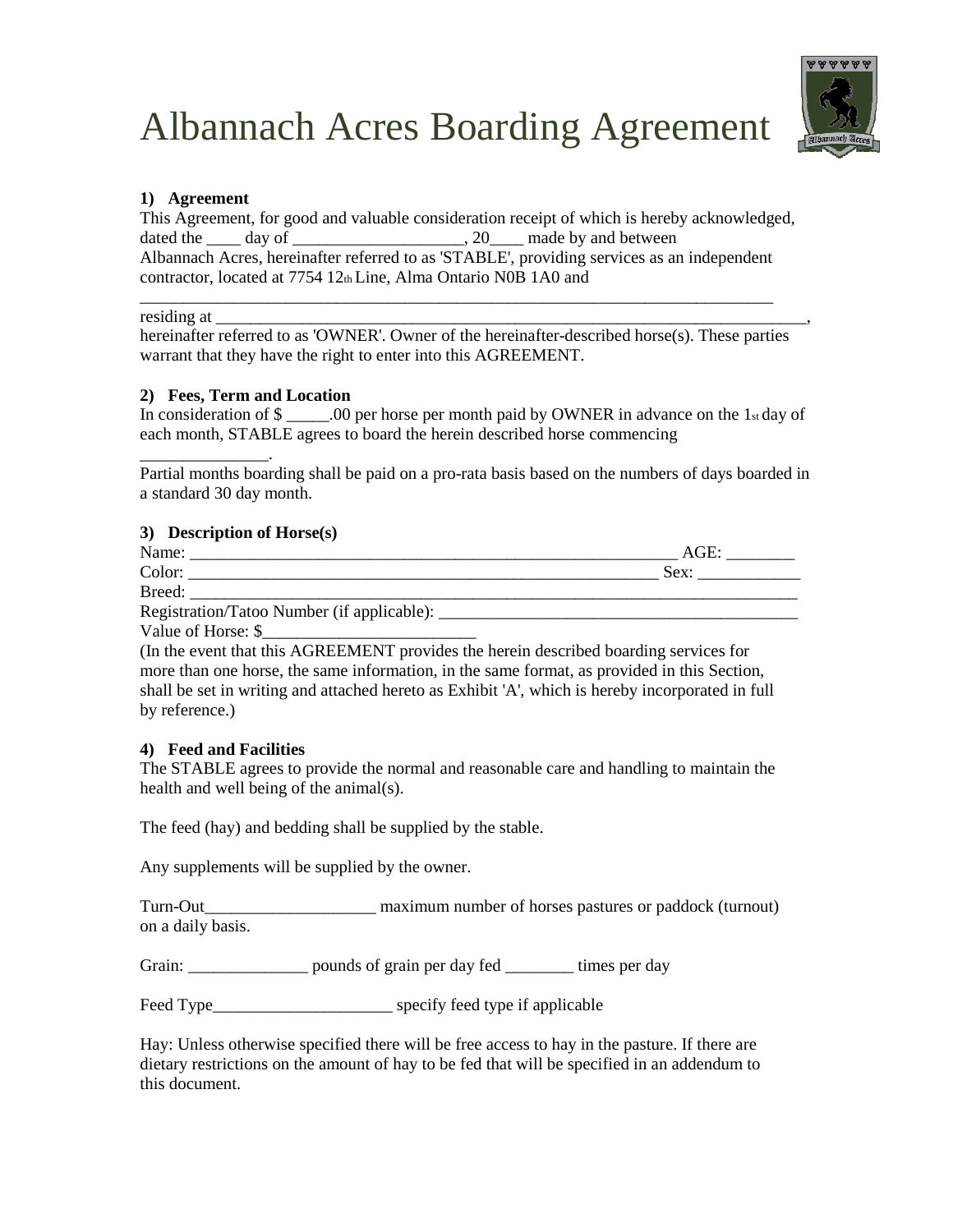

# **5) Shoeing and Worming**

STABLE  $\Box$  shall or  $\Box$  shall not agree to provide the necessary shoeing and worming of the horse as is reasonably necessary. Provided however, such expense for same shall be the obligation of OWNER hereunder. Upon presentation by STABLE of the bill for said services rendered, including service charges, if any, OWNER shall pay said bill within fifteen days that the bill is submitted to OWNER.

## **6) Grooming**

STABLE  $\Box$  shall or  $\Box$  shall not provide grooming for said horse(s) fees for which  $\Box$  shall or

 $\Box$  shall not become part of and be included within the aforesaid fees.

## **7) Special Instructions to STABLE**

Furthermore, it is expressly recognized and understood that the boarding of said horse $(s)$ , as agreed to herein, is not a personal services contract and accordingly, any services provided for hereunder may be performed by STABLE or its employees, officers, agents and/or family members.

# **8) Exercise**

The OWNER shall be solely responsible for the exercise of the horse(s) and it is expressly understood by OWNER that the horses  $\Box$  will or  $\Box$  will not be turned out.

#### **9) Ownership/Coggins Test**

OWNER warrants that it owns said horse(s), that there are no liens against said horse(s), express or implied by law, and will provide prior to time of delivery of said horse $(s)$ , to STABLE, proof satisfactory of a negative Coggins test current within the twelve month period immediately preceding delivery of the horse to STABLE.

# **10) Risk of Loss**

During the time that the horse(s) is/are in the custody of STABLE, STABLE shall not be liable for any sickness, disease, theft, death or injury which may be suffered by the horse. This includes, but is not limited to, any personal injury or disability the horse may receive while of STABLE's premises. OWNER fully understands and hereby acknowledges that STABLE does not carry any insurance on any horse(s) not owned by STABLE, including, but not limited to, such insurance for boarding or any other purposes, for which the horse(s) is/are covered under any public liability, accidental injury, theft or equine mortality insurance, and that all risks relating to boarding of horse(s), or for any other reason, for which the horse(s) is/are in the possession of STABLE, are to be borne by OWNER.

#### **11) Hold Harmless**

OWNER agrees to hold STABLE harmless from any claim resulting from damage or injury caused by said horse, OWNER or his guests and invitees, to anyone, including but not limited to legal fees and/or expenses incurred by STABLE in defense of such claims.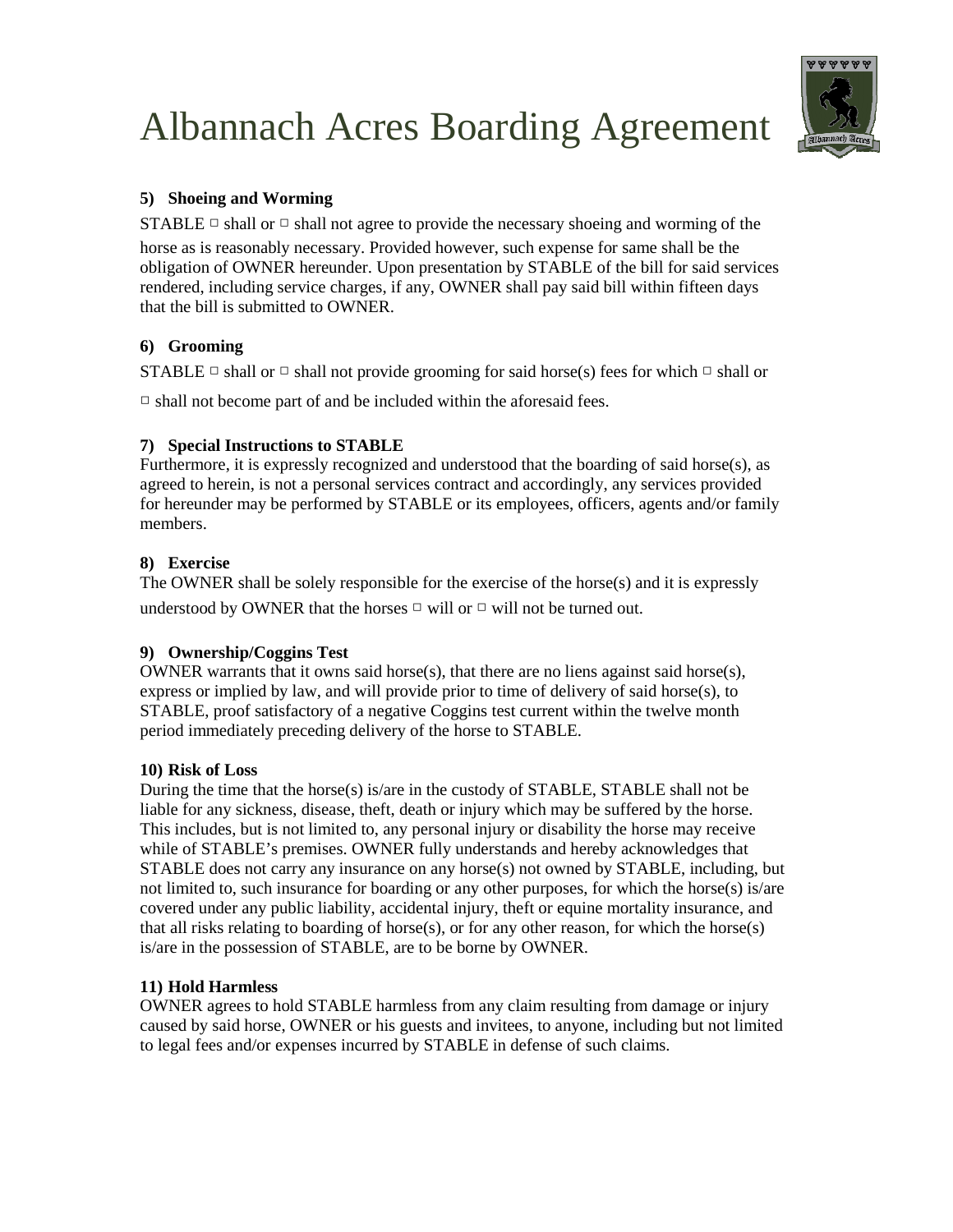

## **12) Liability Insurance**

OWNER warrants that he presently carries in full force and effect, and throughout the period of this AGREEMENT shall continue to carry and maintain in full force and effect, liability insurance protecting OWNER and STABLE from any and all claim (s) arising out of or relating to this AGREEMENT.

# **13) Emergency Care**

STABLE agrees to attempt to contact OWNER, at the following emergency telephone number ( \_\_\_\_\_\_ )\_\_\_\_\_\_\_\_\_\_\_\_\_\_\_\_\_\_\_\_\_\_\_\_\_\_\_, Should STABLE feel that medical treatment is needed for said horse(s), provided however, that in the event the STABLE is unable to so contact the OWNER within a reasonable time, which time shall be judged and determined solely by the STABLE, the STABLE is then hereby authorized to secure emergency veterinary care and/or blacksmith care, and by any licensed providers of such care who are selected by STABLE, as the STABLE determines is required for the health and well-being of said horse(s). The cost of such care secured shall be due and payable by OWNER within fifteen days from the date OWNER receives notice thereof, provided however, that STABLE is authorized to arrange direct billing by said care provider to the OWNER.

#### **14) Stable Rules**

Owner hereby acknowledges receipt and understanding of the current STABLE Rules, which are incorporated by reference in full, as if fully set forth herein. OWNER agrees he and his guests and invitees will be bound and abide by these Rules, and accepts responsibility for the conduct of his guests and invitees according to these Rules. OWNER acknowledges the Rules include but are not limited to:

- a. STABLE Safety Rules;
- b. STABLE Hours of Operation;
- c. Notice of Required Release and Waiver for minors;
- d. Statement of Applicable equine liability laws;
- e. Required Veterinary care;

STABLE may revise these Rules from time to time and OWNER agrees any revision shall have the same force and effect as current Rules. Failure, as determined in STABLE's sole discretion, of OWNER or OWNER's guests and invitees to abide by STABLE Rules may result in STABLE declaring OWNER in default hereunder and result in termination of this AGREEMENT.

#### **15) Default**

Either party may terminate this AGREEMENT for failure of the other party to meet any material terms of this AGREEMENT, including but not limited to item 10 Stable Rules. In the case of a default by one party, the other party shall have the right to recover legal fees and expenses, if any, incurred as a result of said default. Any payment due STABLE under this AGREEMENT shall be due and payable by the tenth day of the month and immediately in the event of termination. Failure to make any payment by said due date shall place OWNER in default hereunder. Acceptance by STABLE of any late payment shall not constitute a waiver of subsequent due dates or determinations of default.